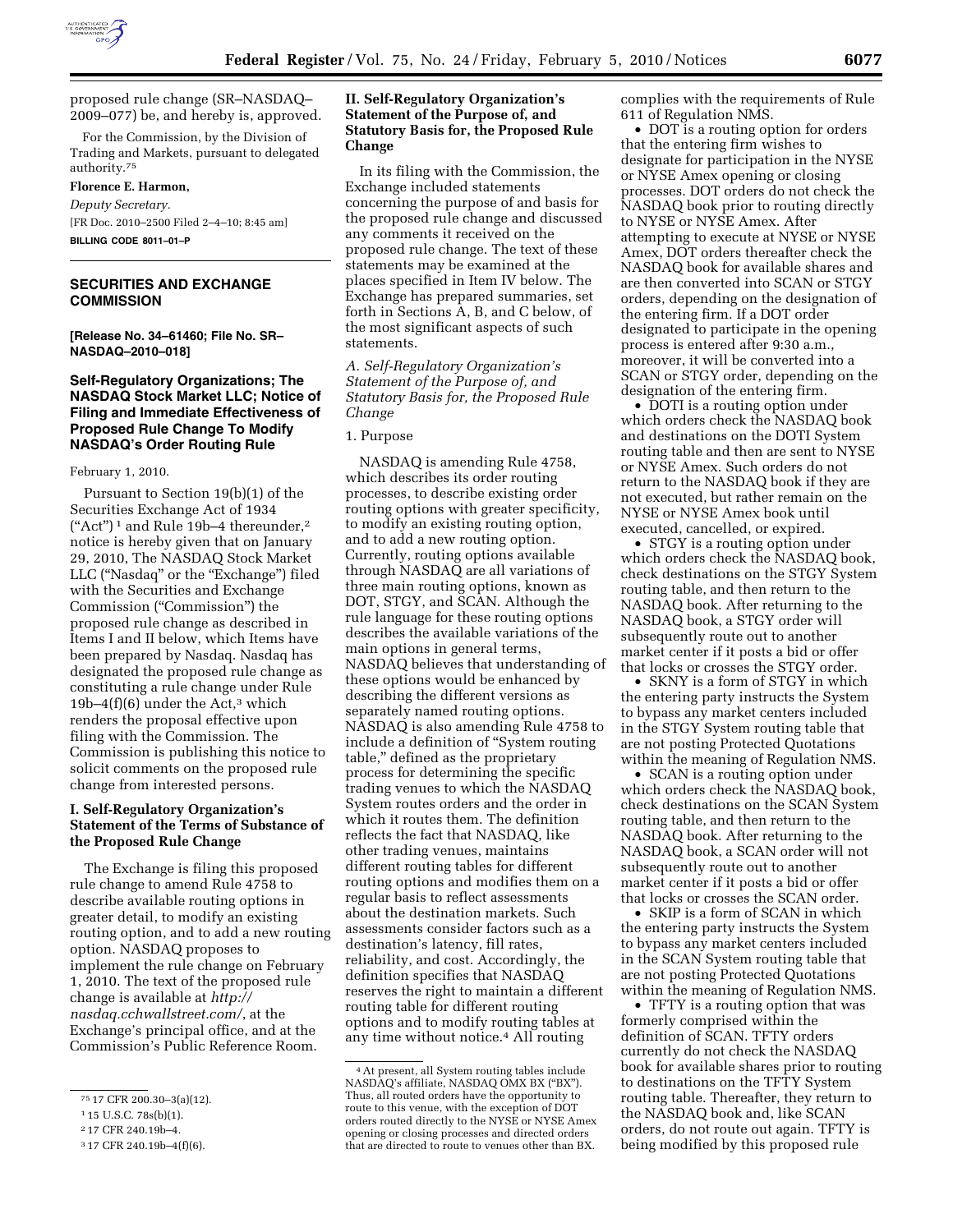change to provide users the option of checking the NASDAQ book prior to routing out.

• MOPP is a routing option formerly comprised within the definition of SCAN. MOPP orders route only to Protected Quotes, including the NASDAQ Market Center, but only for displayed size. If shares remain unexecuted after routing, they are posted to the NASDAQ book and do not route out again.

• Directed Orders, as described in Rule 4751, are orders that are directed to an exchange other than NASDAQ as requested by the entering party without checking the NASDAQ book. Directed Orders must have a time-in-force of Immediate or Cancel and therefore do not post on the book of the market to which they route, nor do they return and post on NASDAQ.

• NASDAQ is introducing the new SAVE routing option, under which a market participant may specify that an order will either (i) route to BX, check the NASDAQ book, and then route to other venues on the SAVE System routing table, or (ii) check the NASDAQ book first and then route to destinations on the SAVE System routing table. Under the second option, the applicable routing table includes BX, and as is the case with all market destinations, the placement of BX on the routing table depends on NASDAQ's ongoing assessments of factors such as latency, fill rates, reliability, and cost. If shares remain un-executed after routing, they are posted to the NASDAQ book and do not route out again.

NASDAQ is also removing specific references to order types and times-inforce in the routing rule with a general statement that routing options may be combined with all available order types and times-in-force, with the exception of order types and times-in-force whose terms are inconsistent with the terms of a particular routing option. Thus, for example, a good-till-cancelled order could not be combined with the DOT routing option, since a DOT-routed order is intended to execute in another market's opening or closing process on a particular day. Finally, NASDAQ is removing obsolete language that had been added to Rule 4758 last year to reflect a commitment to distinguish ''flash'' orders from NASDAQ's protected quote. NASDAQ discontinued the use of flash orders shortly after it introduced them.5

#### 2. *Statutory Basis*

NASDAQ believes that the proposed rule change is consistent with the provisions of Section 6 of the Act,<sup>6</sup> in general, and with Sections 6(b)(5) of the Act,<sup>7</sup> in particular, in that the proposal is designed to prevent fraudulent and manipulative acts and practices, to promote just and equitable principles of trade, to foster cooperation and coordination with persons engaged in regulating, clearing, settling, processing information with respect to, and facilitating transactions in securities, to remove impediments to and perfect the mechanism of a free and open market and a national market system, and, in general, to protect investors and the public interest. The proposed change to introduce the SAVE routing option and modify the TFTY routing option will provide market participants with greater flexibility in routing orders to low cost trading venues, including BX and other venues with low execution fees that are included on the System routing tables. The other modifications to Rule 4758 will enhance the clarity of the rule.

## *B. Self-Regulatory Organization's Statement on Burden on Competition*

The Exchange does not believe that the proposed rule change will result in any burden on competition that is not necessary or appropriate in furtherance of the purposes of the Act.

*C. Self-Regulatory Organization's Statement on Comments on the Proposed Rule Change Received From Members, Participants or Others* 

Written comments were neither solicited nor received.

### **III. Date of Effectiveness of the Proposed Rule Change and Timing for Commission Action**

Because the foregoing proposed rule change does not: (i) Significantly affect the protection of investors or the public interest; (ii) impose any significant burden on competition; and (iii) become operative for 30 days from the date on which it was filed, or such shorter time as the Commission may designate, it has become effective pursuant to Section  $19(b)(3)(A)$  of the Act<sup>8</sup> and Rule 19b- $4(f)(6)$  thereunder.<sup>9</sup>

7 15 U.S.C. 78f(b)(5).

8 15 U.S.C. 78s(b)(3)(A).

9 17 CFR 240.19b–4(f)(6). In addition, Rule 19b– 4(f)(6) requires a self-regulatory organization to give the Commission written notice of its intent to file the proposed rule change at least five business days prior to the date of filing of the proposed rule change, or such shorter time as designated by the Commission. Nasdaq has satisfied this requirement.

A proposed rule change filed pursuant to Rule 19b–4(f)(6) under the Act 10 normally does not become operative for 30 days after the date of its filing. However, Rule  $19b-4(f)(6)^{11}$ permits the Commission to designate a shorter time if such action is consistent with the protection of investors and the public interest. Nasdaq requests that the Commission waive the 30-day operative delay NASDAQ requests this waiver because it currently has the technological changes ready to support the proposed rule change, and believes that the benefits of greater flexibility and increased clarity that are expected from the rule change should not be delayed. The Commission believes that waiving the 30-day operative delay 12 is consistent with the protection of investors and the public interest and designates the proposal operative upon filing.

At any time within 60 days of the filing of the proposed rule change, the Commission may summarily abrogate such rule change if it appears to the Commission that such action is necessary or appropriate in the public interest, for the protection of investors, or otherwise in furtherance of the purposes of the Act.

#### **IV. Solicitation of Comments**

Interested persons are invited to submit written data, views, and arguments concerning the foregoing, including whether the proposed rule change is consistent with the Act. Comments may be submitted by any of the following methods:

#### *Electronic Comments*

• Use the Commission's Internet comment form (*http://www.sec.gov/ rules/sro.shtml*); or

• Send an e-mail to *rulecomments@sec.gov*. Please include File Number SR–NASDAQ–2010–018 on the subject line.

#### *Paper Comments*

• Send paper comments in triplicate to Elizabeth M. Murphy, Secretary, Securities and Exchange Commission, 100 F Street, NE., Washington, DC 20549–1090.

All submissions should refer to File Number SR–NASDAQ–2010–018. This file number should be included on the subject line if e-mail is used. To help the Commission process and review your comments more efficiently, please use

<sup>5</sup>Securities Exchange Act Release No. 60570 (August 26, 2009), 74 FR 45505 (September 2, 2009) (SR–NASDAQ–2009–079).

<sup>6</sup> 15 U.S.C. 78f.

<sup>10</sup> 17 CFR 240.19b–4(f)(6).

<sup>11</sup> 17 CFR 240.19b–4(f)(6).

<sup>12</sup>For purposes only of waiving the 30-day operative delay, the Commission has considered the proposed rule's impact on efficiency, competition, and capital formation. *See* 15 U.S.C. 78c(f).